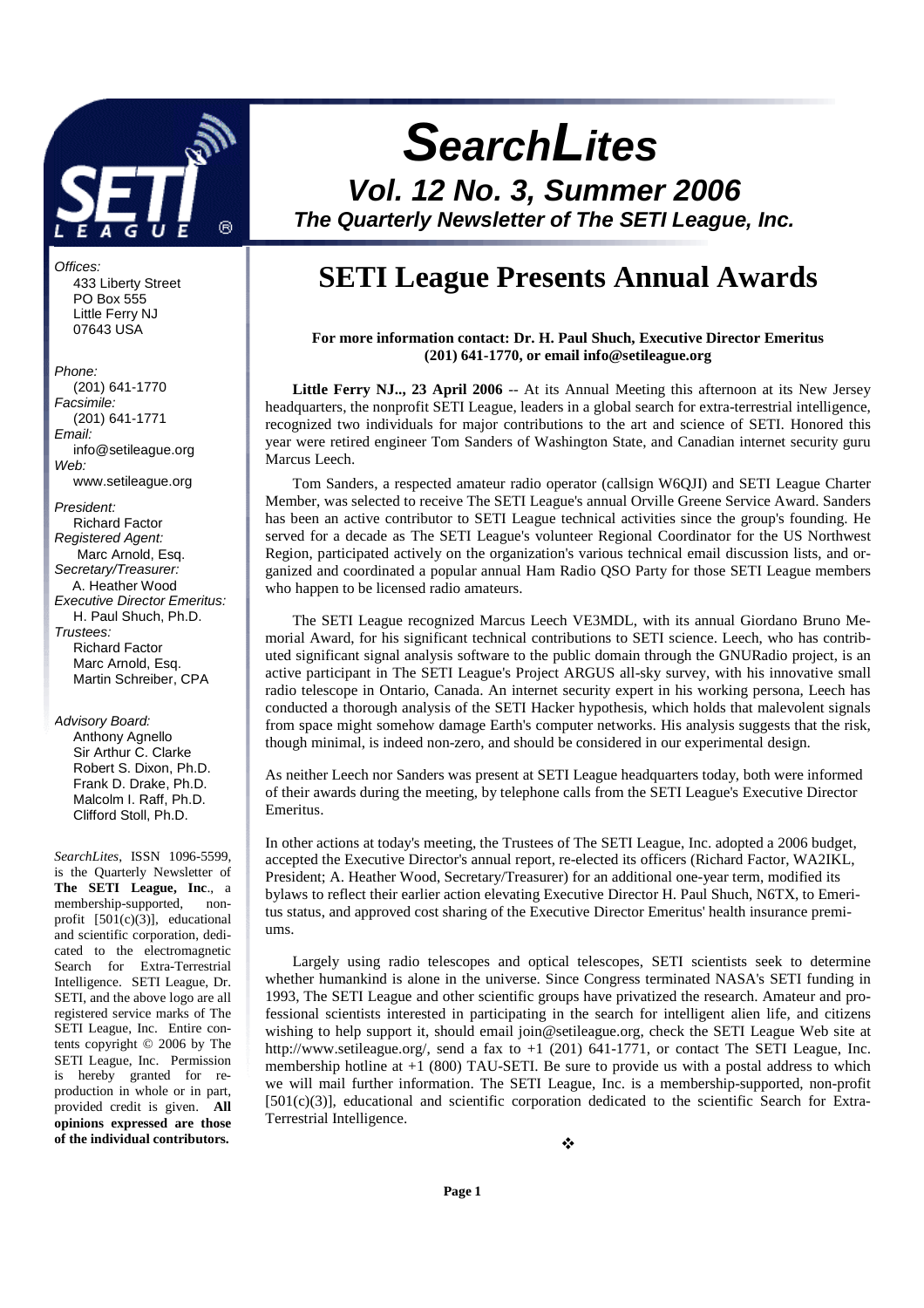# *Book Review:*

**The Quantum Zoo: A Tourist's Guide to the Neverending Copyright © 2006 by Marcus Chown Joseph Henry Press, ISBN 0-309-09622-7, \$24.95 US**

After reading countless books claiming to explain quantum theory and relativity to "dummies" - and ending up baffled! - Marcus thought "There's got to be a better way". As Einstein said: "Most of the fundamental ideas of science are essentially simple and may, as a rule, be expressed in a language comprehensible to everyone." Marcus was convinced he was right - so he wrote this book. Learn how the entire human race could fit in the volume of a sugar



cube; how every breath you take contains an atom breathed out by Marilyn Monroe; how 1% of the static on a TV tuned between the stations is from the big bang...

# **PRAISE FOR THE QUANTUM ZOO...**

"An entertaining little gem that leads the reader through many of the wonders of twentieth century physics with a light and sometimes quirky touch that I thoroughly enjoyed. It is so full of little insights and neat analogies that I found myself folding over the top corners of countless pages containing quotable passages. What is remarkable is the number of new ways Marcus Chown has found to explain difficult and often abstract concepts.This is what good popular science writing is all about."

Jim Al-Khalili, University of Surrey (Nature, 13 April 2006)

"Marcus Chown rocks! Quantum theory and relativity normally evoke a shudder of fear in the mind of the Man in the Street. 'Isn't this way to difficult for me to understand?' Well, no more! In this elegantly written book, Marcus Chown takes you to the heart of the most challenging concepts known to man and makes you feel that understanding is truly within your grasp."

Brian May (Guitarist "Queen" and astrophysicist)

"Chown admirably takes on the task of elucidating two of the most commonsense-defying concepts in modern science: quantum mechanics and relativity. He divulges the mysteries hidden in the very building blocks of matter, piques reader curiosity with every question and then satisfies it using language that is light, companionable and full of wonder. From why tables are solid when atoms contain lots of empty space, to the fact that gravity isn't a real force and you age faster the higher up you are, Chown touches on the intriguing consequences of quantum mechanics and relativity. The success of any popular science book about these unfathomable realities hinges upon the deployment of metaphor and imagery; in this,

the author stands out. Readers who want to know what the big deal is about quantum mechanics but want to avoid more nitty-gritty examples (such as black body radiation) will find a clear window into the utter strangeness that defines our universe."

Publishers Weekly, 9 January 2006

"You age faster at the top of a skyscraper than you do on the ground floor. Marcus Chown uses startling facts to illustrate the strange consequences of Einstein's general theory of relativity. Popular books on quantum theory and relativity are plentiful, so it is a welcome relief to find a fresh approach. Each chapter begins with a short vignette that highlights how bizarre the key ideas in modern physics are and then describes them in a non-technical way. An entertaining romp for those who want to get to grips with physics, yet struggle with standard explanations."

New Scientist, 25 March 2006 →

# **Minutes of the Twelfth SETI League Annual Membership Meeting Sunday, 23 April 2006, Little Ferry NJ**

# **Call to Order**

The meeting was convened at 1306 hours EDT, in the Library at SETI League Headquarters, Little Ferry NJ, by Executive Director Emeritus Dr. H. Paul Shuch. Five SETI League members in good standing present. Our Bylaws requiring one percent of the current membership to be in attendance for the conduct of SETI League business, the above represents a quorum.

# **Minutes of 2005 Membership Meeting**

The Minutes of the 2005 Membership Meeting having been previously posted to The SETI League's World Wide Web site, a motion was passed to accept the minutes as published.

#### **Treasurer's Report**

Presented jointy by the Executive Director and the Secretary/Treasurer, covering the calendar year 2005 (unaudited).

- 1. Revenues: Dues and Contributions \$24914, Interest Income \$117, Other \$1,130, Total \$26,161.
- 2. Expenses: Educational/Scientific Programs \$13,919, Management/General \$5,637, Fundraising \$5,209, Total \$24,765.
- 3. Revenues minus Expenses: \$1,396.
- 4. End of 2005, SETI League account balances equalled \$8,562. End of 2004 balance was \$7,166.
- 5. Current balance (cash on hand and owed) is approximately \$9,000.
- 6. 2006 Budget: Projected Revenues \$25,150, Program Expenses \$15,000, Management/General Expenses \$5,000, Fundraising Expenses \$5,000, Projected Excess \$150, Projected Ending Balance \$8,712.
- 7. This report was accepted by those present.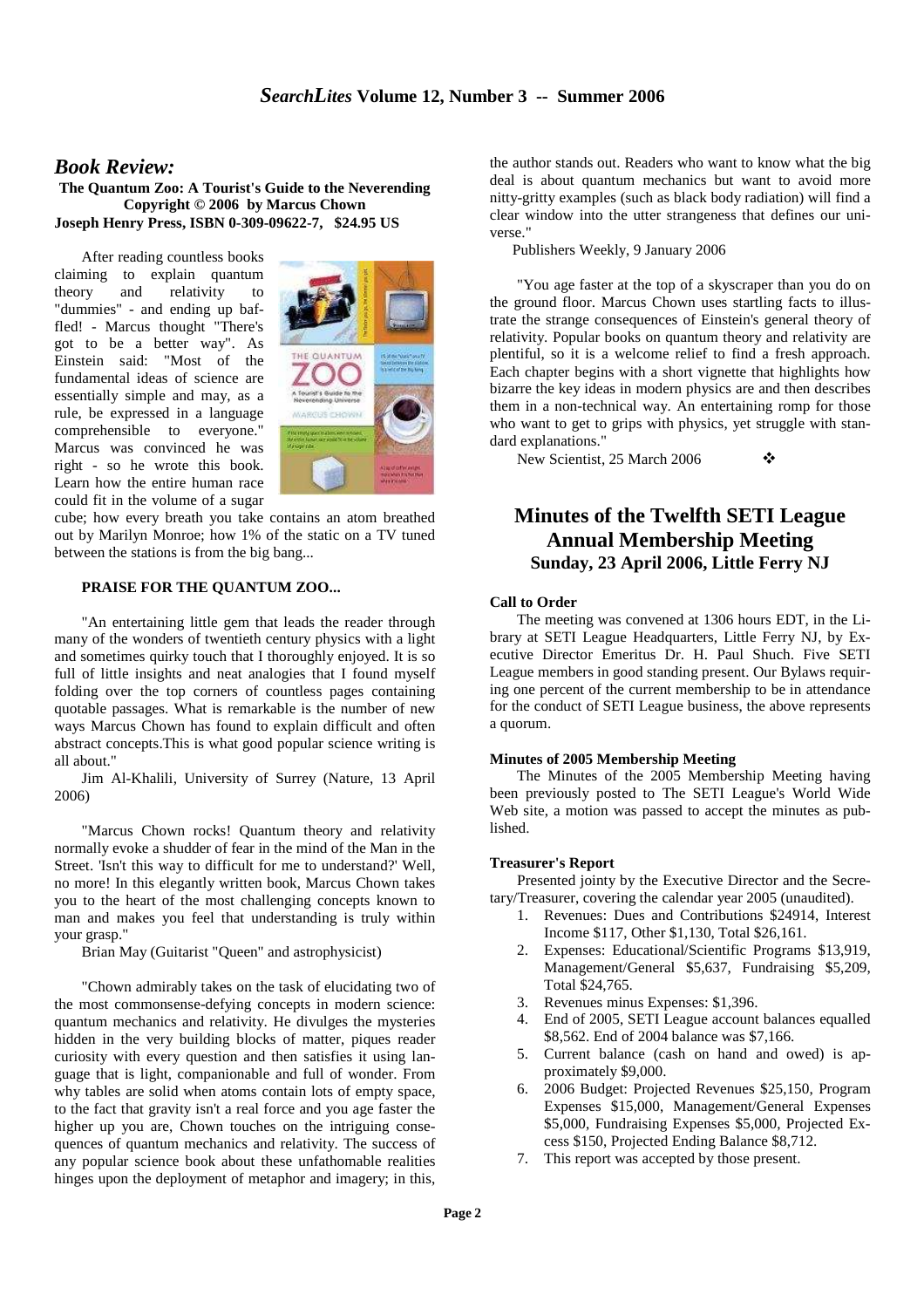# **Executive Director's Report**

The Executive Director's annual report of Program Service Accomplishments having been previously posted to The SETI League's World Wide Web site, a motion was passed to accept the report as published.

# **Committee Reports**

# **EME Committee**

Report delivered by Richard Factor in the absense of chairman Dr. Allen Katz: Our moonbounce beacon is now functional and much more reliable. It has been running since 3/3/06 with no glitches of hardware or software. The monitoring software is still under test. The new beacon has a 2 dB stronger signal. New antennas are in the pipeline. These will add an additional 3 dB or more to the signal strength. We may add a second exciter (synthesizer and IQ modulator; can send JT-65).

#### **Old Business**

#### 1. **Audits**

Heather Wood reported that the IRS audited our 2003 return, found no errors, but made a few recommendations. Our Workmens' Compensation Insurance audit resulted in a refund of approximately \$400, since we have had no employees since 15 August 2005.

2. **Accountant's report** Delivered by the Executive Director.

#### **New Business**

- 1. The proposed 2006 budget is income \$25,000, expenditure \$25,000. Motion to adopt the new budget was passed. Motion to adopt the annual report was passed.
- 2. The next Annual Meeting will be held at the same venue. A date of Sunday 29 April 2007 was tentatively suggested. The meeting will be at 1300 hours EDT, to be followed immediately by the Board of Trustees meeting.
- 3. Via telephone, the Orville N. Greene Service Award was presented to Tom Sanders, and the Giordano Bruno Award to Marcus Leech. The Greene plaque will be mailed to Mr. Sanders. The Bruno plaque will be presented to Mr. Leech in person at the SARA conference.

#### **Good and Welfare**

- 1. A mid-year renewal letter will be sent in May to lapsed members (Heather will sort the database to see how many per year).
- 2. Once the new moonbounce beacon antennas are installed and tested, a notice will be sent to radio observatories worldwide.

# **Adjournment**

The Annual Membership Meeting was adjourned by the Executive Director at 1340 hours EDT on 23 April 2006. The annual Board of Trustees meeting occurred immediately afterward. All members in good standing were invited to attend.  $\bullet$ 

# *Ask Dr. SETI*

# **Dear Dr. SETI:**

 *Why does SETI use radio signals instead of light signals to search/communicate? To me, light is the most obvious source for navigation, communication, and other purposes. Does our species have different sciences from the extraterrestrials?* 

*Mark B., via email*

#### **The Doctor Responds:**

 That is an excellent question, Mark. Before I answer it directly, let's clarify some terminology.

When you say "light" you probably mean visible light, electromagnetic radiation at wavelengths to which our human eyes are sensitive. But, to the physicist, "light" includes *all* electromagnetic waves (since they all travel at the same speed, and follow the same laws of nature). **Most** such "light" is invisible to our human eyes. We see only a very narrow sliver of the spectrum, extending from red to violet (in terms of wavelength, that's 750 to 400 nm; expressed as frequencies, we see 400 to 750 THz). Of course, we have no way of knowing the range to which alien eyes are adapted, if indeed they have eyes at all.

A number of different types of electromagnetic radiation are included in the category of light to which our human eyes are not sensitive. Radio waves, microwaves, X-rays, gamma rays, infra-red and ultra-violet rays are all light that is "invisible" to our eyes (but not to our instruments). And all can travel through interstellar space.

So, which is best for the SETI enterprise? Those "colors" of light that technology can generate at high power levels, which travel relatively unimpeded through the interstellar medium (and through planetary atmospheres), and for which little or no natural interference exists. A difficult but vital task for SETI scientists is to select the regions of the electromagnetic spectrum in which to concentrate their efforts.

"Searching for Interstellar Communications" was the very first modern SETI article, published in Nature magazine in 1959. In it, Professors Phil Morrison and Giuseppi Cocconi contemplated that very question. Their research at the time was focused on gamma rays, so that's where they started. The two scholars quickly realized that another form of light, in the microwave part of the radio spectrum, was much more likely to succeed. We on Earth could already generate prodigious amounts of microwave radiation. We already had very sensitive microwave receivers (our early radio telescopes). The sky was quiet at these frequencies. And we were already studying the Universe in the microwaves, in search of natural astrophysical phenomena, so it made sense to search the same space for artificial signals as well. We still do much of our SETI research in the part of the invisible light spectrum that Cocconi and Morrison suggested.

But, we don't stop there. Today, we have technology to generate visible and infra-red light at very high power levels indeed (using lasers, something that hadn't even been invented yet when SETI science was born). And, we have sensitive receivers for detecting laser flashes. So, we now practice opti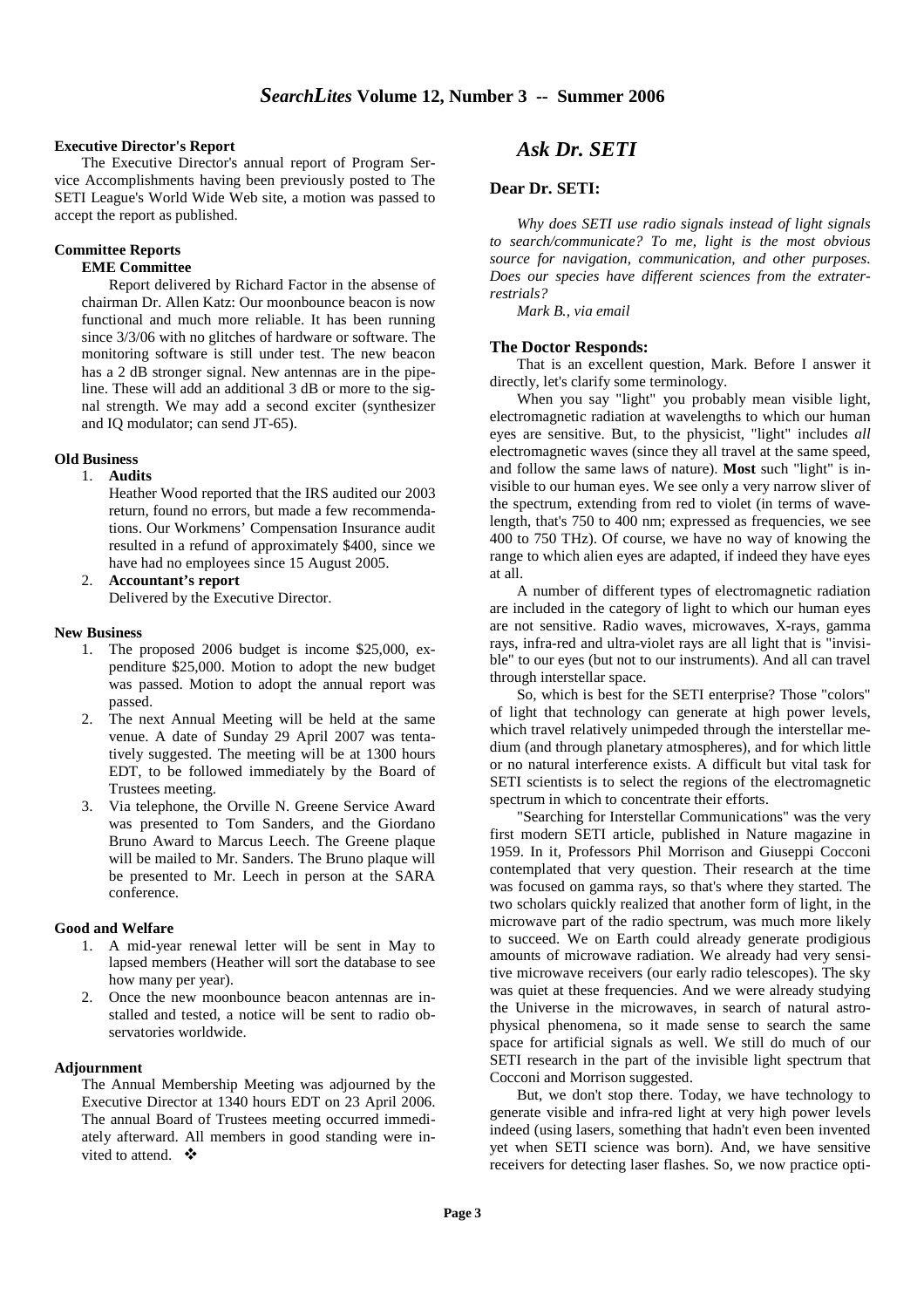cal SETI, looking for what you call "light." In other words, we are following your worthy suggestion!

Are there other kinds of "light" we should be exploiting in the SETI enterprise, perhaps as yet undiscovered on Earth? Probably. Prof. Morrison used to talk about "zeta waves," mysterious communications media that we have not yet discovered on Earth, but that extraterrestrial species exploit. You can be sure that, once we discover them, we will certainly start conducting zeta wave SETI! Until then, we use what we have.

# **Dear Dr. SETI:**

*Can you tell me how parabolic dish antennas work? ES (California)* 

# **The Doctor Responds:**

They work pretty well, actually.

OK, I'll get serious. First, imagine a naked flashlight bulb, burning in space, sending out its light into the black void. Its beam pattern is isotropic; omnidirectional. It radiates equally poorly in all directions. You can see its illumination from across a darkened room, but you can't read by it. It throws too little light upon the page.

But a practical flashlight contains more than a naked bulb. It also has a reflector behind the bulb: a parabolic mirror to direct the beam of light. Behind the mirror, it is dark. Off to the sides, it is dark. But all the bulb's radiation has to go somewhere. Where it goes is out, in the direction that the mirror focuses it. Instead of a dim glow in all directions, the flashlight gives us a bright spot, aimed just one way. You can read by that beam, because it concentrates otherwise wasted energy in a desired direction. That's how parabolic mirrors focus energy.

We're talking here about transmitting, but mirrors work equally well in both directions, so you can also use them to receive. Imagine your eye trying to collect dim light from a distant fire. You can just barely perceive the flicker. Now, face away from the fire. In front of you, place a large parabolic mirror, facing back toward you, and toward the dim glow of the fire behind you. Looking into the mirror, you see bright light. That's because the large mirror intercepts far more photons (massless particles of pure light energy) than your small eye can. And it focuses all those photons to a single spot. If you put your eye at that spot (the mirror's focal point), you can gather up all those photons, and see not a flicker but a blaze. This is exactly how Newtonian optical telescopes work.

So much for flashlights and optical telescopes. Now, how about radio telescopes? Same thing, except they "look" not at visible photons, but at radio photons, particles of invisible light perhaps 100,000 times bigger than the ones your eyes can see. So, to work as well with radio waves as your flashlight does with light waves, the parabolic mirror has to be that much bigger than the one in your flashlight. If it is large enough, a radio parabolic antenna will turn a flicker into a flame, one bright enough to be seen by your radio eye (a microwave receiver), clear across the cosmos.

Without a parabolic reflector, the best microwave receiver can't see very far, because it gathers few photons, and any distant signal burns too dimly. But put your microwave receiver at the focal point of a large parabolic mirror, and suddenly the photons you gather are magnified a million-fold, and a weak echo becomes a roar.

You do the same thing with sound. Across a crowded room, two people are conversing. You'd like to listen in, but their sound waves are not strong enough to vibrate your eardrum, or to stimulate your hammer, anvil, and stirrup. So, you cup your hands behind your ear, in a parabolic shape. You've just built a bigger antenna, and (with luck and a bit of concentration), you can now eavesdrop on unsuspecting strangers.

That's exactly what radio astronomers do, only it is not sound, but rather invisible light, by which we eavesdrop on unsuspecting stars.  $\bullet$ 

# **Event Horizon**

SearchLites' readers are apprised of the following conferences and meetings at which SETI-related information will be presented. League members are invited to check our World Wide Web site (www.setileague.org) under *Event Horizon*, or email to us at info@setileague.org, to obtain further details. Members are also encouraged to send in information about upcoming events of which we may be unaware.

**June 18 - 21, 2006**: *SETICon06 Technical Symposium*, in conjunction with *Society of Amateur Radio Astronomers* Conference, NRAO Green Bank WV.

**June 21 - 24, 2006**: *Green Bank Star Quest III*, NRAO Green Bank WV.

**July 27 - 30, 2006**: *Central States VHF Conference*, Minneapolis MN.

**August 23 - 27, 2006**: *L.A.Con IV* World Science Fiction Convention, Los Angeles, CA.

**August 25 - 27, 2006**: International Astronomical Union XXVIth General Assembly, Prague, Czech Republic.

**August 25 - 27, 2006**: *EME Conference 2006*, Wuerzburg Germany.

**September 8 - 10, 2006**: *EuroSETI06*, in conjunction with the *Fourth International Congress for Radio Astronomy,* Heideburg Germany.

**October 2 - 6, 2006**: *57th International Astronautical Congress*, Valencia Spain.

**October 6 - 8, 2006**: *AMSAT Space Symposium*, San Francisco CA.

**November 17 - 19, 2006**: *Philcon 2006*, Philadelphia PA.

**April 21, 2007, 0000 UTC - 2359 UTC**: Eighth annual SETI League *Ham Radio QSO Party*, 14.204, 21.306, and 28.408 MHz.

**May 18 - 20, 2007**: *Hamvention 2007*, Dayton OH.

**June 2007 (dates TBA)**: *Society of Amateur Radio Astronomers* Conference, NRAO Green Bank WV.

**July 26 - 29, 2007**: *Central States VHF Conference*, San Antonio TX.

**August 30 - September 3, 2007**: *65th World Science Fiction Convention*, Yokohama Japan.

**September 24 - 28, 2007**: *58th International Astronautical Congress*, New Delhi, India.

**September 30 - October 4, 2008:** *59th International Astronautical Congress*, Glasgow, Scotland.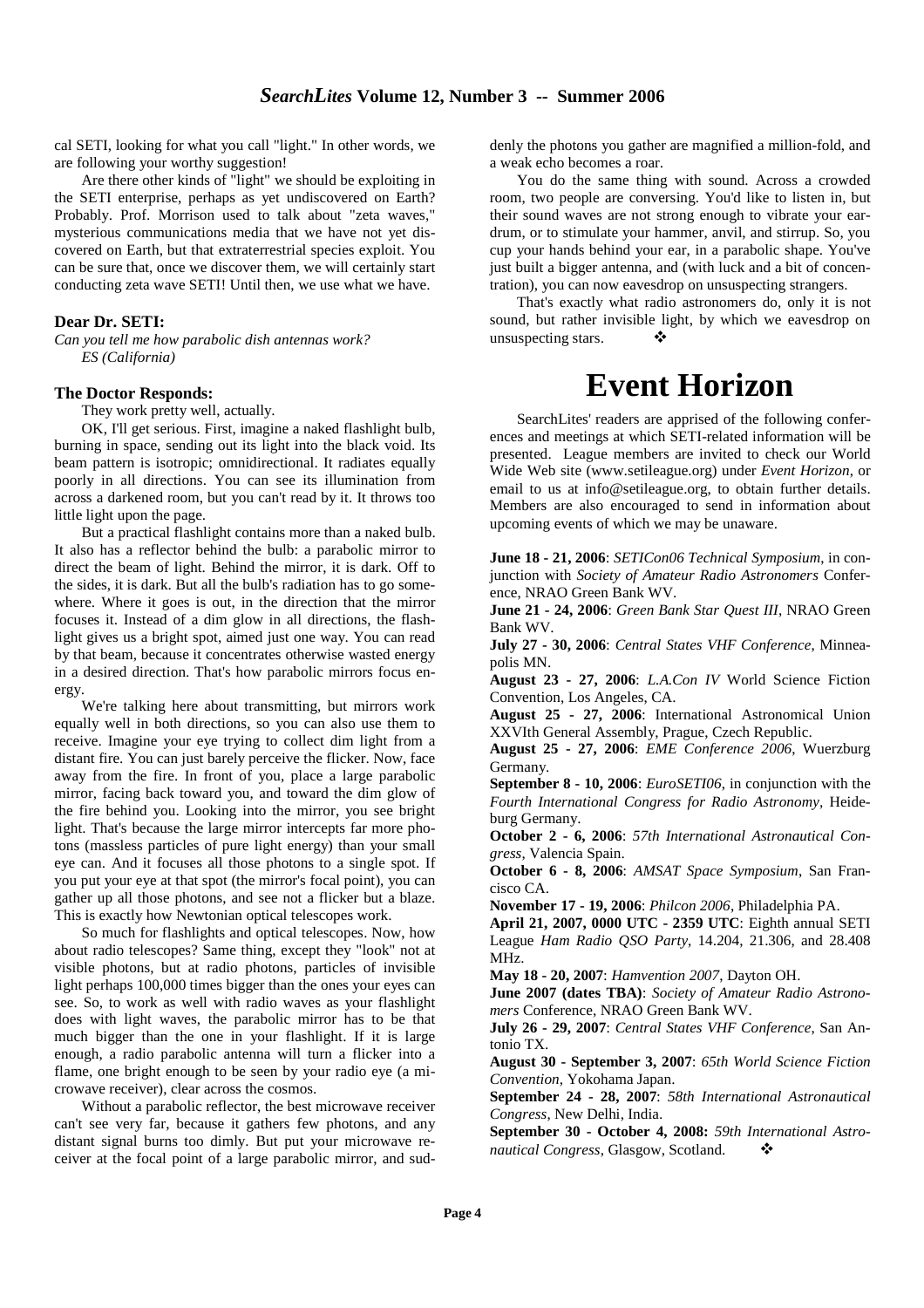

# **Moonbounce Beacon Update**

The SETI League Moonbounce Beacon is back on the air following a long hiatus. The facility, developed to provide continuous calibration signals for SETI League stations around the world by bouncing precision microwave signals off the lunar surface, was first activated at low power (just 20 watts) on 4 March 2001. Intermittent outages began in July of that year for rebuilding, and the addition of a solid-state highpower amplifier. In February, 2002, the beacon (which operates under the SETI League club callsign W2ETI) began operating experimentally at nominally 200 Watts of output (100 Watts at the antenna), key-down during the first full minute of every five-minute clock interval.

After a ten week outage for maintenance, the W2ETI 1296 MHz EME (Earth-Moon-Earth) Beacon was again returned to service at the 200 watt level on 22 October 2002. The solid state power amplifier's reliability and stability remained a problem, and several unscheduled outages followed.

The beacon remained operational at full power throughout the two weekends of the 2002 ARRL EME competition, and was copied by at least two stations. The power amplifier then began operating at slightly reduced power, until suffering a power failure on the morning of 12 March 2003. This resulted in a one-month outage, which provided us with the opportunity for much-needed system refurbishment. The beacon was returned to service at the 100-Watt level on 13 April 2003, just in time for planned tests with the Arecibo and Jodrell Bank Radio Observatories.

Subsequent outages for power module replacement occured on several occasions, with output power levels generally ranging between 100 and 150 watts. Power amplifier reliability remained a problem. The beacon power amplifier used sixteen Mitsubishi M57762 RF modules in its final stage. These modules proved quite unreliable, especially when used continuously twelve hours per day. Having replaced several such modules over the period of a year (at a cost of roughly \$100 US apiece), we began studying alternatives to this particular solid state power amplifier.

Following a power supply failure on 6 November 2003, the W2ETI Moonbounce Beacon underwent an emergency repair, and was returned to service just in time for the November 15-16 ARRL EME Contest period. It remained operational until thunderstorms in the Spring of 2004 inflicted apparent lightning damage.

The beacon was returned to service in March, 2006, after nearly a two-year outage due to catastrophic failure of its solid state power amplifier. The completely refurbished beacon gained a new 1/2 kW MOSFET power amplifier, repackaged exciter, atomic and GPS frequency standards, new control computers and associated software, new power supplies, and a 3 kW UPS. This latest iteration of the beacon is depicted on our website at www.setileague.org/eme, as well as on the personal website of station trustee Richard Factor, WA2IKL.

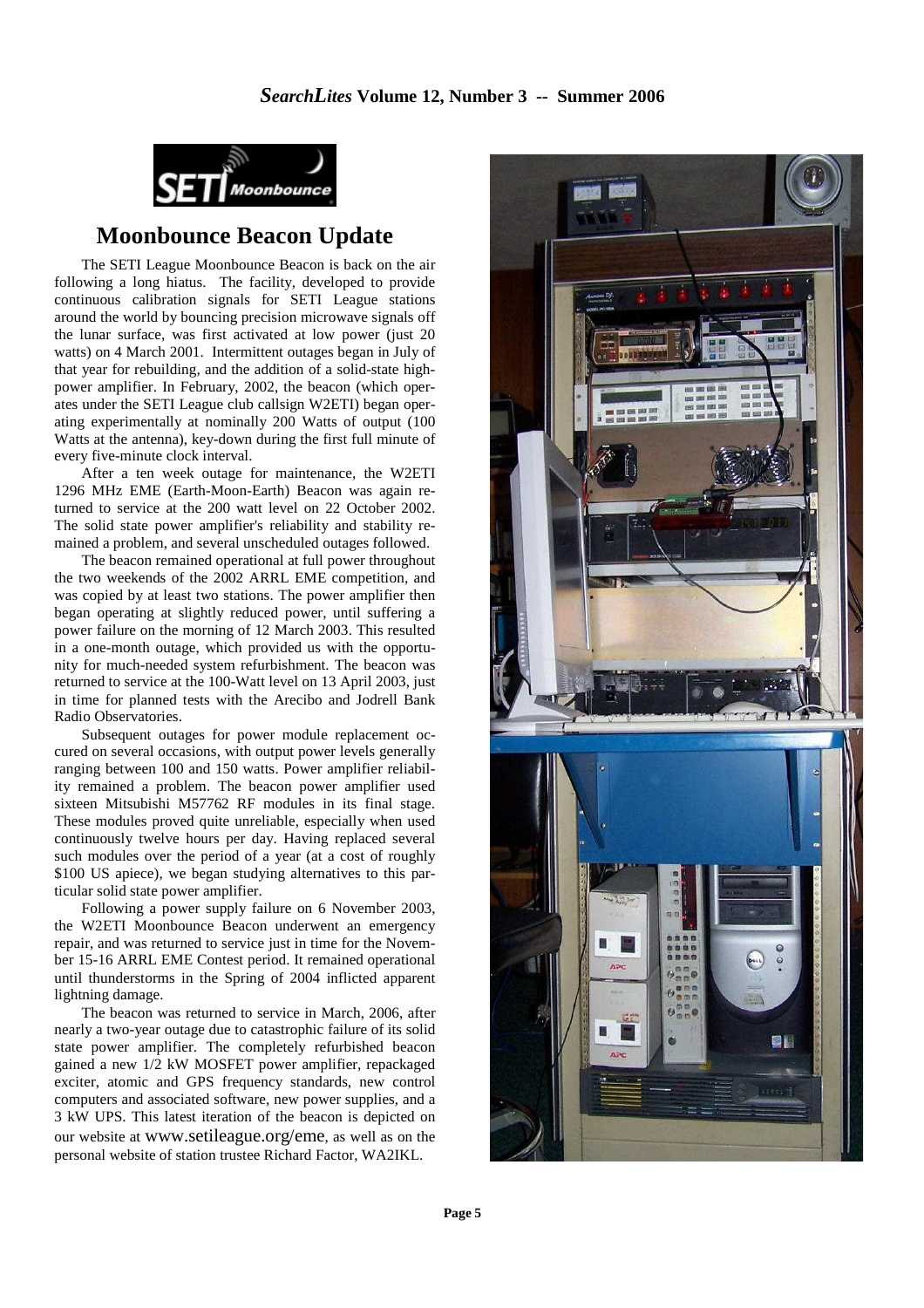# *Announcing:* **The Fourth International Congress for Radio Astronomy Hosted by the European Radio Astronomy Club and The SETI League, Inc.**

# **At the University city of Heidelberg Germany University of Applied Science (FH) Heidelberg 8th, 9th and 10th of September 2006**

# **By Peter Wright, DJ0BI, President, European Radio Astronomy Club**

We are pleased to inform you of our next International Congress For Radio Astronomy which takes place at the University of Applied Science (FH) Heidelberg (www.fhheidelberg.de). It will be held Friday the 8th, Saturday the 9th and Sunday the 10th of September 2006 in the Great Lecture hall of the "Science Tower". Rooms are available for early bookers for 59 Euro per night (Single) and 88 Euro per night (Double) including breakfast.

These events, held every 3 years, are hosted by The European Radio Astronomy Club, an organisation with over 250 members in 16 different countries, pledged to assist and inform interests in Radio Astronomy, both Professional and Amateur. As in previous years, the organisation of this important event is in the good hands of Peter Wright, ERAC's President, who is also a teacher in the field of Communications electronics at the Fachhochschule (FH) Heidelberg.

The 4th ERAC Congress will be Co-Hosted, as before, by the SETI League and its Executive Director, Prof. Dr. H. Paul Shuch. This is a 3 day event with lectures and workshops, as well as the chance to visit Heidelberg, Germany's finest University city .

The congress will be on campus with the hotel as well as the mid day food and directly next to the Lecture hall the Tram car is situated which takes everyone directly into the old city of Heidelberg for the evening banquet. This is also a wonderful opportunity to bring along your wifes Or Partner as the city of Heidelberg is only 5 minutes away which allows wonderful shopping during the day when the men are at the congress. In other words, the 4th ERAC Congress is wonderful for the family, so no excuses are open for not bringing the partner, especially the cheap price of the double room.

On Friday, guests will be arriving from all over the world, professionals from radio astronomy sites, institutes and universities as well as many amateur radio astronomers. This is the chance of a lifetime for scientists to have a wonderful weekend as well as their partners for a short holiday!

The University town of Heidelberg is World famous being also the home of important scientific institutions like for example The Max-Planck-Institut für Astronomy, Max-Planck-Institut für Kernphysik, Astronomisches Recheninstitut, Heidelberger Akademie der Wissenschaften, Verlag "Sterne und Weltraum" and many more. It has a Main Line Railway Station and Frankfurt International Airport is Just around the Corner. An Hourly Schuttle bus leaves the airport directly for Heidelberg City. Ask Lufthansa where it leaves from, the price is very cheap!

For a complete information package of Heidelberg with maps, special offers, all the things to see, please write to info@cvb-heidelberg.de and state: "Attention Mrs Seiferling, I wish to attend the 4th International Congress for Radio Astronomy 8th 9th 10th of September 2006 at the University of Applied Science (FH Heidelberg). Could you please send me the information package reserved for me as arranged with Mr Wright from ERAC." You should now place in your name and address and send off the e-mail!

Friday the 8th will be a workshop day, the official opening of the Congress will be at 09:00 hrs and the Congress will continue till about 19:00 hrs, with a long lunch break at noon. In the evening, we will be gathering for our evening meal, once again open ended. Saturday and Sunday will be a lot of lectures with the same schedule as on Friday, finishing on Sunday at 17:00 hrs.

To close, as usual, Dr Paul Shuch from the SETI League will be playing Radio Astronomy Shanties in the afternoon sun.



# **Contact Information:**

The European Radio Astronomy Club Ziethen Str 97, D-68259 Mannheim Germany Tel Home ++49 (0)621 794597 Mobile 01704133653 Work ++49(0)6221 512470. email: erachq@aol.com web: eracnet.org  $\mathbf{r}$